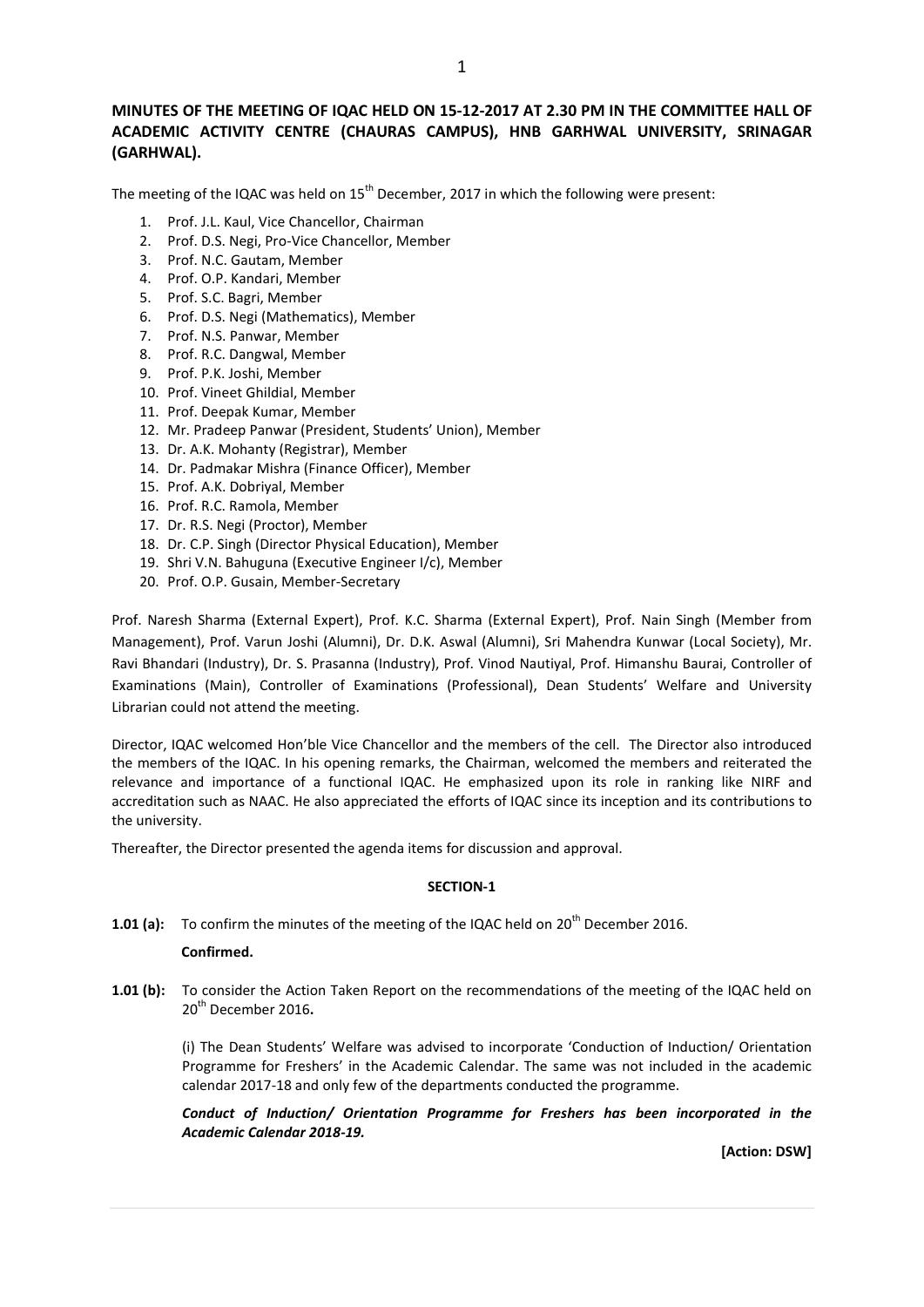(ii) To facilitate the implementation of CBCS in colleges and institutes feedback can be obtained. A Committee with the five members was constituted.

A committee constituted vide Office Order No. RO/HNBGU/2018/218 dated 31/05/2018 sought feedback from various stakeholders and submitted its recommendations to Hon'ble Vice Chancellor on implementation of CBCS in the University.

[Action: Registrar]

(iii) Information regarding workshops, seminars, conference and other academic events organized by the departments has to be provided to the IQAC.

The departments must submit report on any event including seminar, conference, workshop etc. organized to the IQAC. This must include the total number of participants to whom certificates were issued, full address of the Keynote and invited speakers/ experts; name of the sponsoring agencies.

The department may collaborate with IQAC in case the theme or a session is related to quality enhancement in higher education.

## [Action: Director IQAC; All HoDs]

(iv) A timeline has to be strictly followed for obtaining the departmental information for AQAR and Annual Report; therefore, it should be included in the Academic Calendar of the university.

The Dean Students' Welfare was asked to do so. Later on, the matter was taken up in the Admission Committee, where it was decided that, as the Academic Calendar is effective not only for the campuses of the University but also its affiliated colleges, therefore only a NOTE to this effect would be placed.

## A NOTE for submission of the departmental AQAR has been incorporated in the Academic Calendar 2018-19.

(v) The IQAC should resort to some internal ranking system for teaching departments, so that top three departments can be given incentives in the form of additional financial grants.

The IQAC was assigned the task; however, no such mechanism could be developed so far. The IQAC intends to undertake the same in consultation with the Internal Academic Audit Cell, which again, needs to be strengthened.

Noted.

## [Action: Director (IQAC)]

(vi) For facilitating collection of student related data for various purposes, the Admission Form should be modified with addition of all requisites mandatory columns including the bank account details, Aadhaar number, e.mail etc.

The Dean Students' Welfare was asked to the needful. The DSW invited suggestions regarding the type of additional data to be sought in the Admission Form for the year 2017-18. The suggestions given by IQAC, Coordinator AISHE etc. were suitably incorporated.

# The student data for the year 2018-19 may be digitized from the 'Student Summary Form' for various purposes.

## [Action: Registrar, DSW, All Dean of Schools]

(vii) For placements, prospective departments have to be identified and steps be taken to increase participation of students in such events. A meeting to this effect with Placement Cell is to be convened soon and the recommendation be submitted to the university.

Director, IQAC was directed to discuss with the Placement Cell. During the last one year the IQAC has been interacting frequently with the Placement Officer in regard to different assignments. The matter related to enhancing the placement no any specific report could be prepared.

The post of Placement Officer along with the incumbent has been converted to Assistant Registrar after rationalization. Therefore, the cell has to be restructured as per the directions of the rationalization committee.

[Action: Registrar]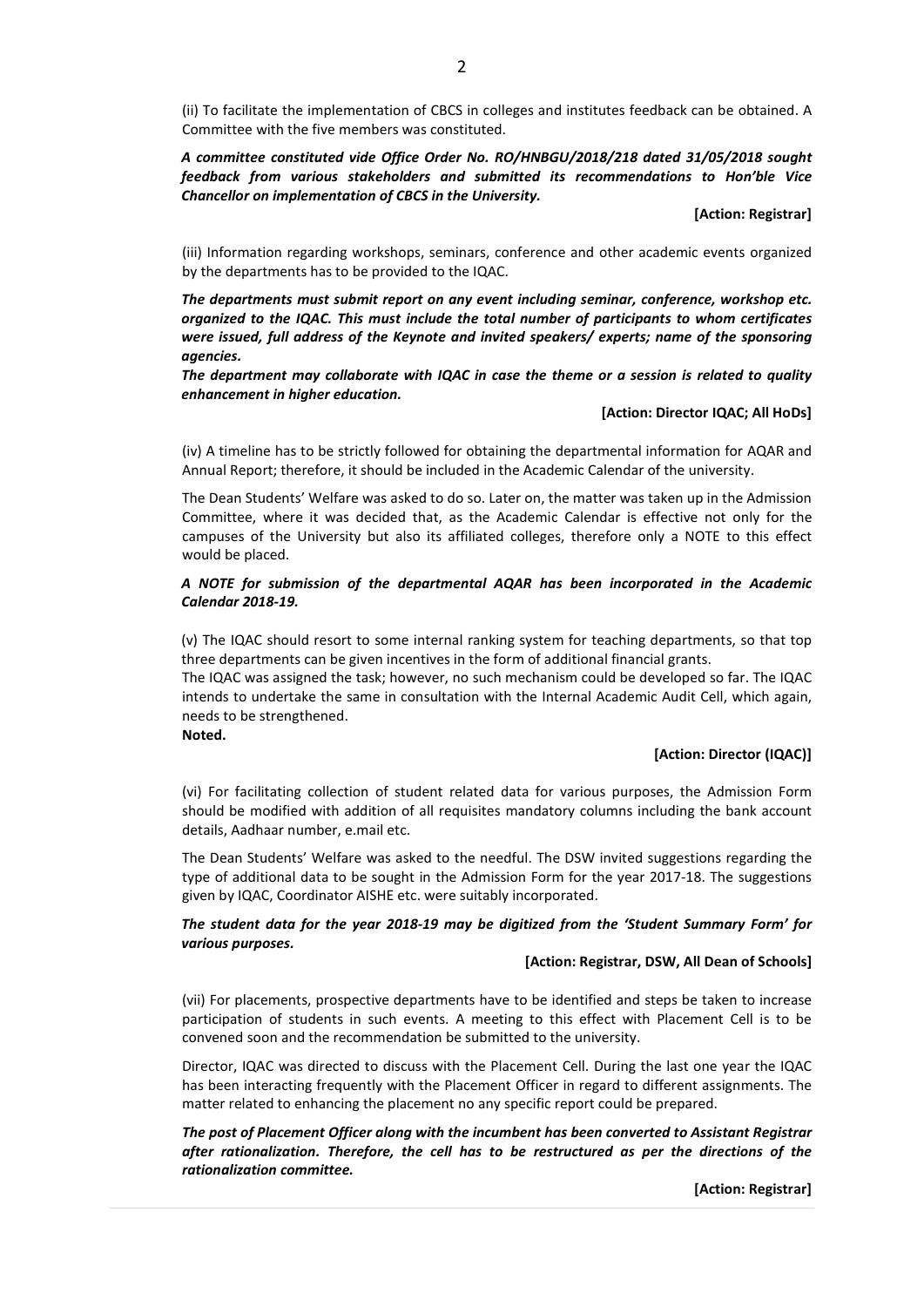(viii) A four member committee is constituted to devise a mechanism for incorporating MOOCs and course on SWAYAM Portal into the existing teaching, learning and evaluation system to be placed in the Academic Council.

The UGC has directed the University to get the modalities of incorporating the Courses on SWAYAM Portal in its academic curriculum by getting it approved by Academic Council.

# A committee has been constituted vide Office Order No. RO/2018/321 dated 03.08.2018 to access the facilities of courses under SWAYAM portal and also to develop MOOC courses for the students of the University and Colleges.

#### [Action: Conveners of the Committee]

(ix) A general notification seeking details about the pass-outs of the University be displayed on the website and efforts should be made by faculty members to reach out to the students motivating them to fill in the required information. It was also resolved that a functional Alumni Association may play an effective role in tracking progression.

The Coordinator e-Governance Cell and Convener, HNB Garhwal University Alumni Association were requested to do the needful.

## A strong need for the functional alumni association was emphasized by all the members.

## [Action: Coordinator (e-Governance Cell) and Convener (Alumni Association)]

(x) Proposals for conduction of Faculty Development Programmes by their respective departments may be sought from departments. The departments may consult Prof. P.K. Joshi, Director FDC in this regard.

## Noted.

#### [Action: Director (PMMMNMTT)]

(xi) Board of Studies (BoS) to invite special members from the Industry for designing curriculum of courses, wherever required so as to improve the placements. This was resolved in anticipation of approval of Academic Council. All Conveners of Board of Studies were informed of the same.

#### Noted.

(xii) The Finance Officer deliberated upon the procedure followed at present with regard to purchase and agreed to accept the recommendation of the Campus Directors, who shall authenticate the completion of all procedural formalities at their end before forwarding the proposals to the accounts section.

#### Noted.

(xiii) IQAC has to ensure that Academic and Administrative Audit (AAA) of the University. Convener, Internal Academic Audit Cell was directed to do the needful in consultation with the IQAC.

## Noted.

## [Action: Convener (IAAC)]

(xiv) Director IQAC to convey all the HODs and Deans of Schools to have official email IDs. either at hnbgu.ac.in or gmail or both for official correspondences. Director, IQAC conveyed the resolution.

## Noted.

(xv) Payment to Guest/ contract/ visiting/ adjunct and other faculty should be paid as per the UGC norms. A Committee for the same may be constituted by the Registrar.

The payment to Guest faculties has been enhanced @ INR 24,000/- per month.

Noted.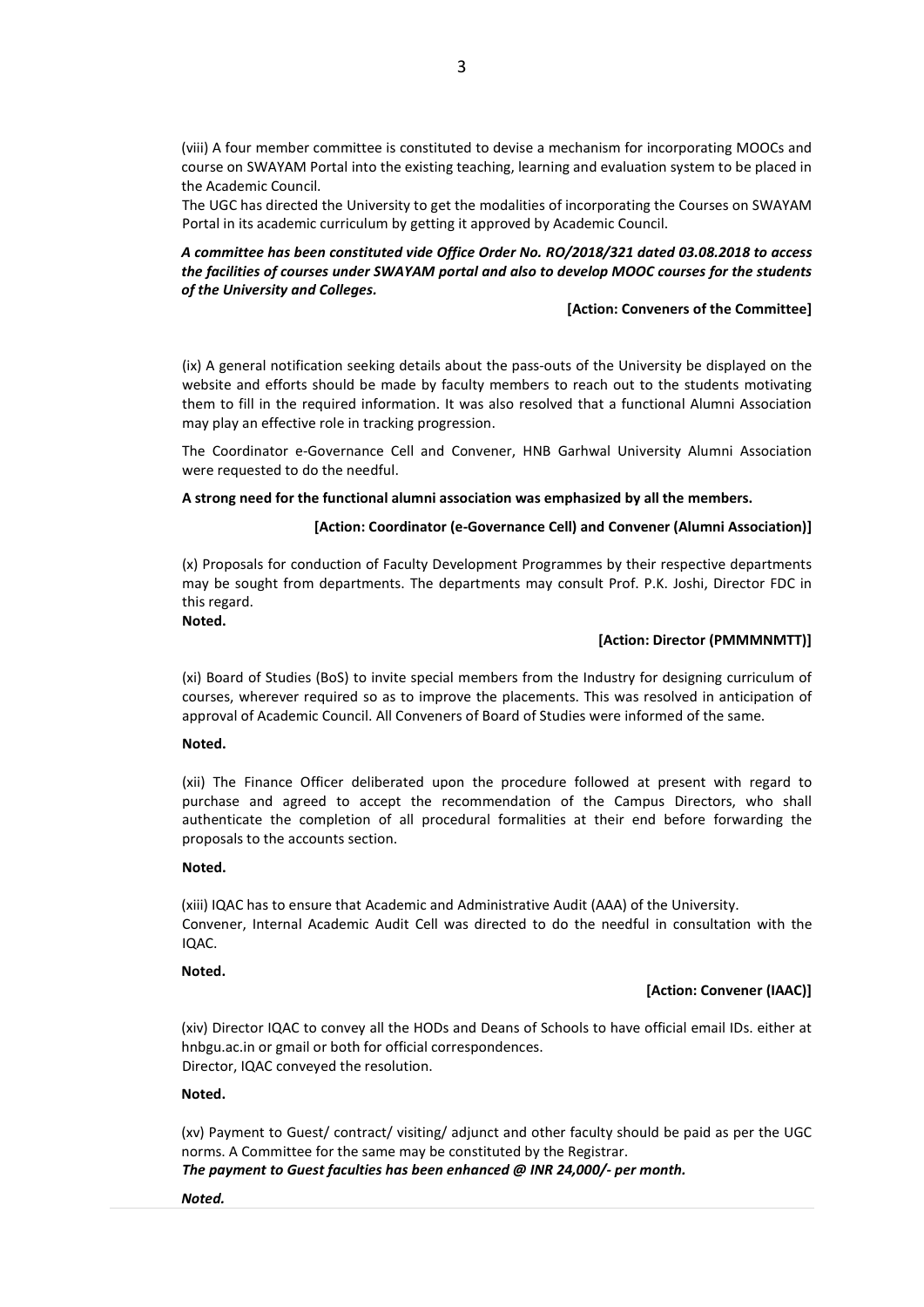(xvi) As a Central University with 171 affiliated colleges, efforts to be taken to frame rules and regulations and institutionalize the linkages with the College Development Council or some responsible set up at the University. After looking into the provisions under the Central University Act 2009 a committee may be set up for the purpose.

No decision has been taken yet.

Noted.

[Action: Registrar]

(xvii) Medical facilities with qualified medical and para-medical staff in all campuses to be provided immediately.

# At present three Doctors and one Para-medical staff have been engaged on contractual basis.

Noted.

(xviii) IQAC to constantly provide links to the Grievance Cell for the Faculty and Staff as well as with the Directors, Head of Departments and Deans to empowering the University to take informed decisions in a time bound manner.

Ordinance for Grievance Cell has been notified. The same is in process of execution.

Noted.

## [Action: Registrar]

(xix) For appointing Qualified Coaches / Trainers / Gym Instructors / and others in all campuses to support the student activities a committee to be constituted. No such committee was constituted.

## At present the status of Qualified Coaches/ Trainers/Gym Instructors is as follows:

Birla Campus, Srinagar

- i. Mohit Singh Bisht, NIS Coach (Cricket)
- ii. Ramesh Rawat (LDC), NIS Coach (Athletics)
- iii. Dinesh Rawat (LDC), NIS Coach (Badminton)
- iv. Vandana Dobhal (Sports Assistant), D. P.Ed. (Athletics)
- v. Manoj Singh Rawat (Daily Wager), Ground Technical Staff, B. P.Ed.
- vi. Shubham Dhanai (Out Source), Gym Trainer
- vii. Munni Devi (Out Source), Groundsman

BGR Campus, Pauri

- i. Mahabir Singh (LDC), B. P.Ed.
- SRT Campus, Tehri
- i. Bhagat Singh Chauhan (Daily Wager), M.P.Ed., Coach (Cricket)

Director, Physical Education was advised to submit a proposal in this regard.

[Action: Director (Physical Education)]

(xx) A Committee to be constituted for Establishment of language labs in all the campuses.

A committee already constituted vide office order No. R.O./2016/328 dated 30.09.2016 was convened twice i.e. on 05.10.2016 and 31.12.2016 for analysing the feasibility and other logistics of establishing English Language Lab. The committee had submitted its report to the University.

Noted.

[Action: Registrar]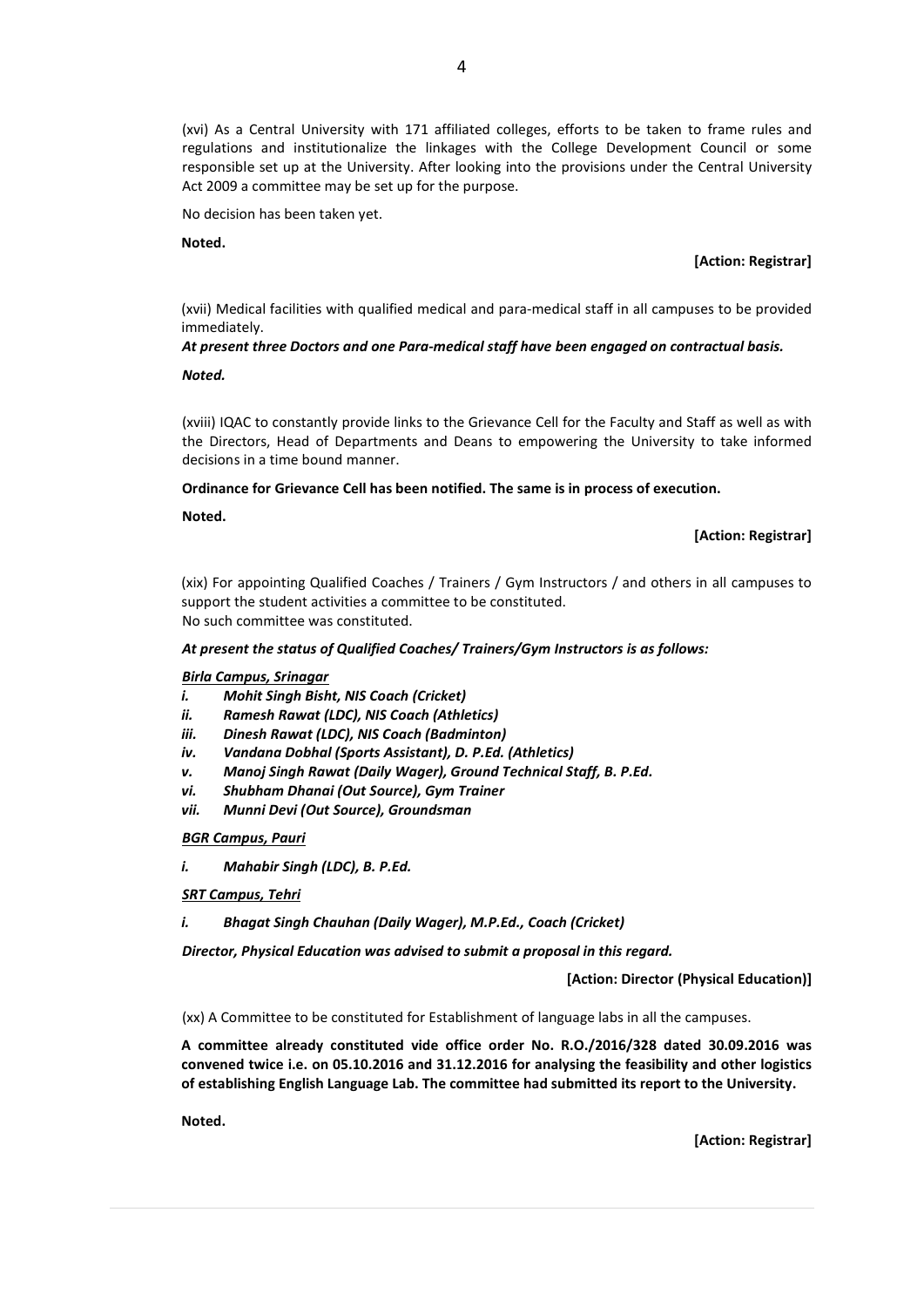# SECTION-2 (ACTIVITIES UNDERTAKEN)

2.01: To apprise the members of the tasks undertaken by IQAC during last one year. Noted.

## SECTION-3 (QUALITY ASSURANCE)

3.01: To consider the Annual Quality Assurance Report (AQAR) 2016-17 for approval and submission to NAAC.

The AQAR was approved for submission to NAAC.

[Action: Director (IQAC)]

3.02: To consider Student's Feedback on Teachers.

As the present ONLINE mode of obtaining feedback has many drawbacks, it was decided to obtain the feedback OFFLINE, at least till the campuses become Wi-Fi enabled.

[Action: Director (IQAC)]

3.03 To consider measures to make the Internal Academic Audit Cell (IAAC) effective. The already constituted IAAC could not initiate the process of Academic Audit of selected departments. This was noted.

# [Action: Convener (IAAC)]

3.04 To facilitate execution of Research Projects in the University Already a meeting to this effect was convened on December 06, 2017. Hon'ble Vice Chancellor issued directions for putting up in the forthcoming Finance Committee Meeting the proposal of extending administrative and financial autonomy for expenditure up to Rupees Twenty Five Thousand to the Principal Investigators.

Noted.

3.05 To strengthen the Special Cells & Centres.

 A meeting with the coordinators of Special Cells and Centres may be organized and steps taken to strengthen them are identified and worked upon.

[Action: Director (IQAC)]

[Action: FO]

3.06 Digital initiatives. ICT policy of the University may be defined.

> The Chairman directed the Registrar and Dean, School of Engineering and Computer Science to constitute a committee for defining the ICT policy of the University.

> > [Action: Dean (SOET)]

3.08 To devise mechanism for tracking progression of students. Suggestions from the members for developing a mechanism to track the progression of graduates of the University (a mandatory requirement of NAAC & NIRF) are solicited.

> A teacher-incharge on rotation basis is to be made in the department who shall be responsible for obtaining the details of progression.

> > [Action: All HoDs]

3.09 To conduct faculty development programmes. Mobilization of departments to conduct discipline specific faculty development programmes in association with the Faculty Development Centre (FDC) established under PMMMNMTT.

Noted.